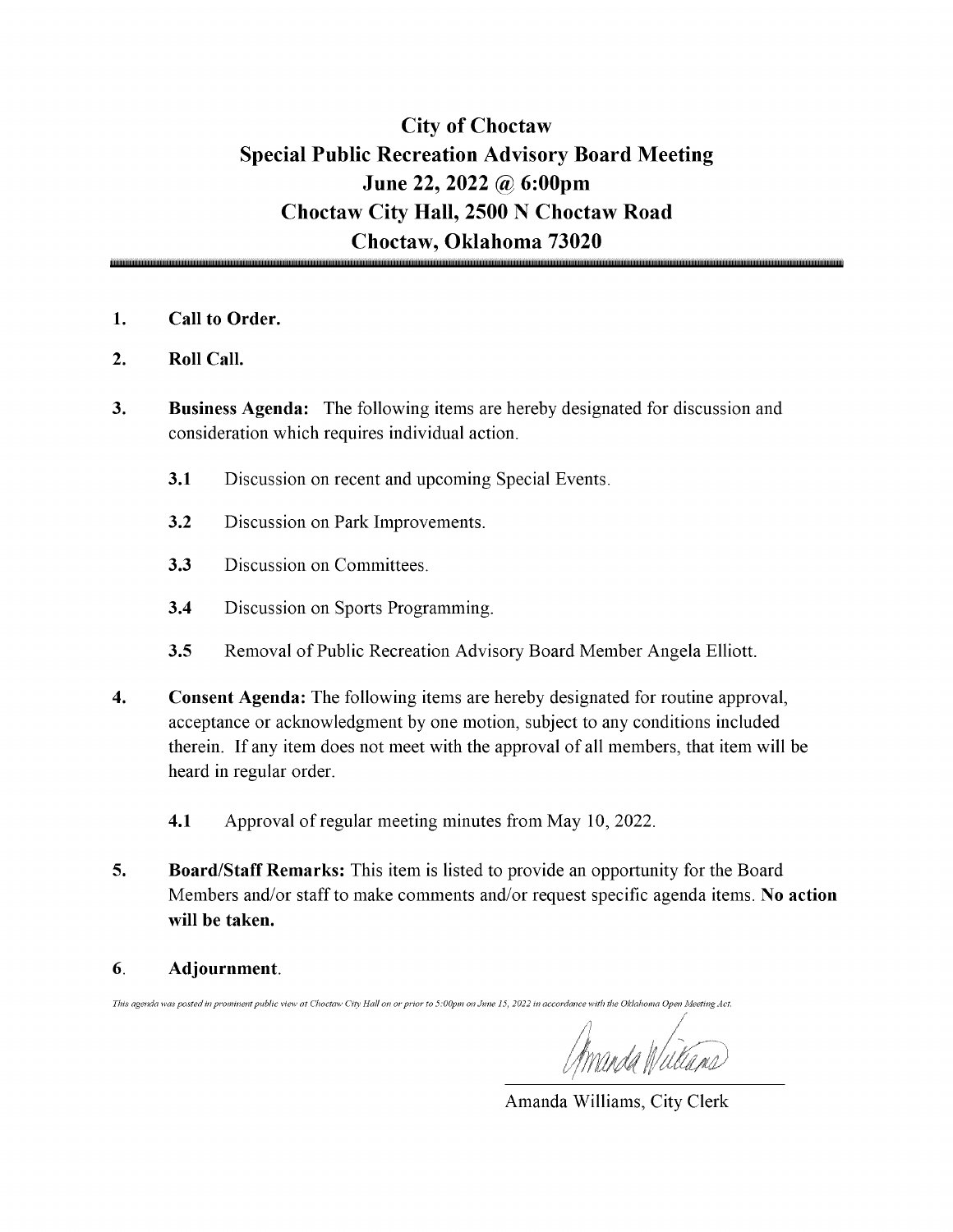THE CITY OF CHOCTAW ENCOURAGES PARTICIPATION FROM ALL ITS CITIZENS. IF PARTICIPATION AT ANY PUBLIC MEETING IS NOT POSSIBLE DUE TO A<br>DISABILITY, PLEASE NOTIFY THE CITY CLERK AT LEAST TWENTY-FOUR (24) HOURS PRIOR TO THE SCHE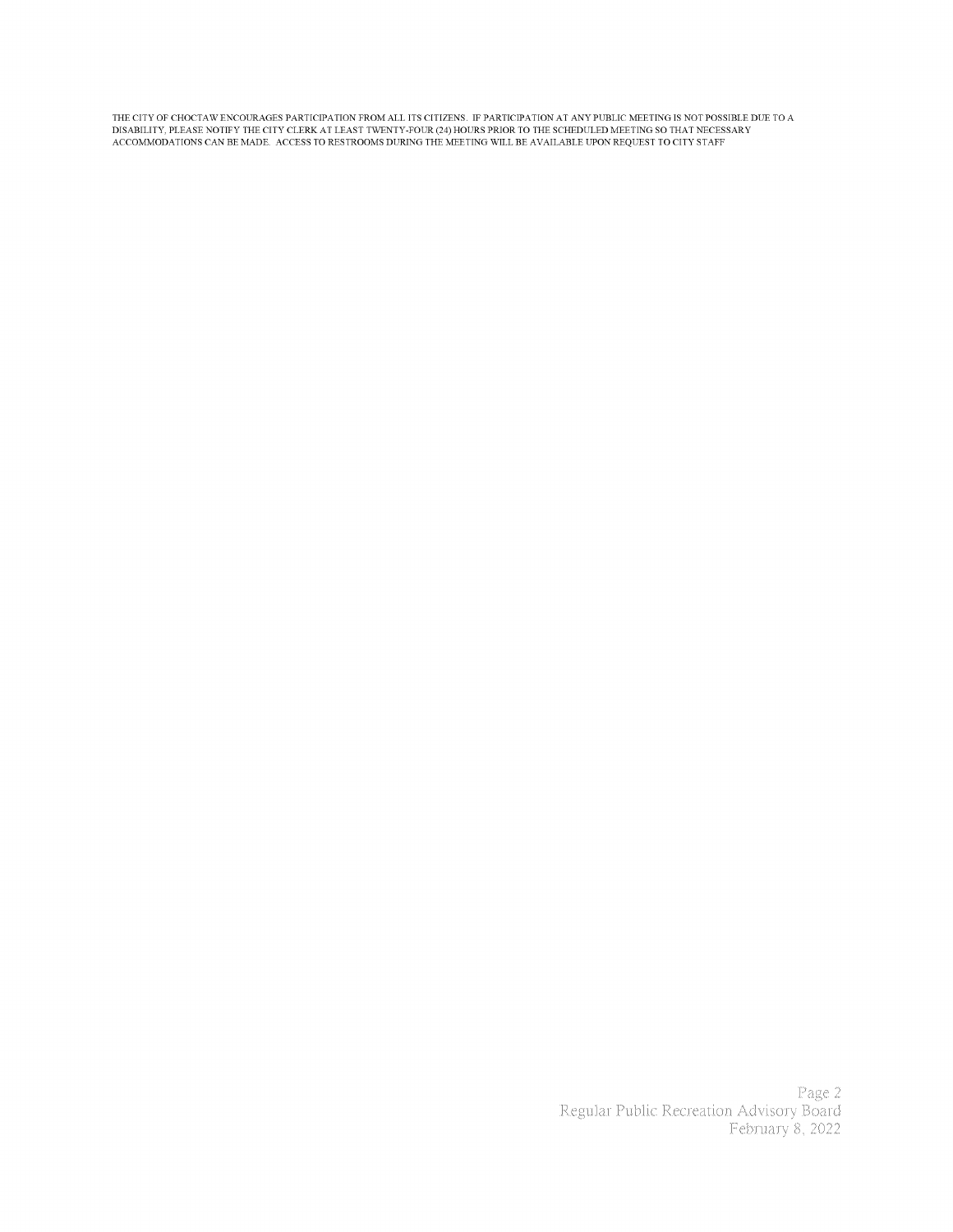## CITY OF CHOCTAW

### STAFF REPORT

Public Recreation Advisory Boarc

Meeting of:

6/22/2022

Department Prepared By a set of the set of the set of the prepared By a set of the set of the set of the set of the set of the set of the set of the set of the set of the set of the set of the set of the set of the set of

Parks & Recreation **Amanda Williams** 

# Stuart Drake

Department Head

AGENDA TITLE: Removal of Public Recreation Advisory Board Member Angela Elliott.

\*\*Public hearing required if this box is checked\*\*

## Report:

Angela Elliott was appointed to the Public Recreation Advisory Board on August 20, 219 to fill a vacant seat on the Board. In accordance with Choctaw Municipal Code, Section 2-506:

Any member of a board or committee established by and for the benefit of the city, either by ordinance or otherwise, is required to make every reasonable effort to attend all meetings of the board or committee. If any board or committee member is absent from more than fifty percent ( 50%) of scheduled meetings, regular or special, in any four ( 4) month period, that member shall be subject to removal and replacement by the city council of the city, without further notice."

Angela's attendance at the last 4 regularly scheduled meetings was 25%.

This item will be placed on the City Council agenda on July 5, 2022 in accordance with Choctaw Municipal Code Section 2-506.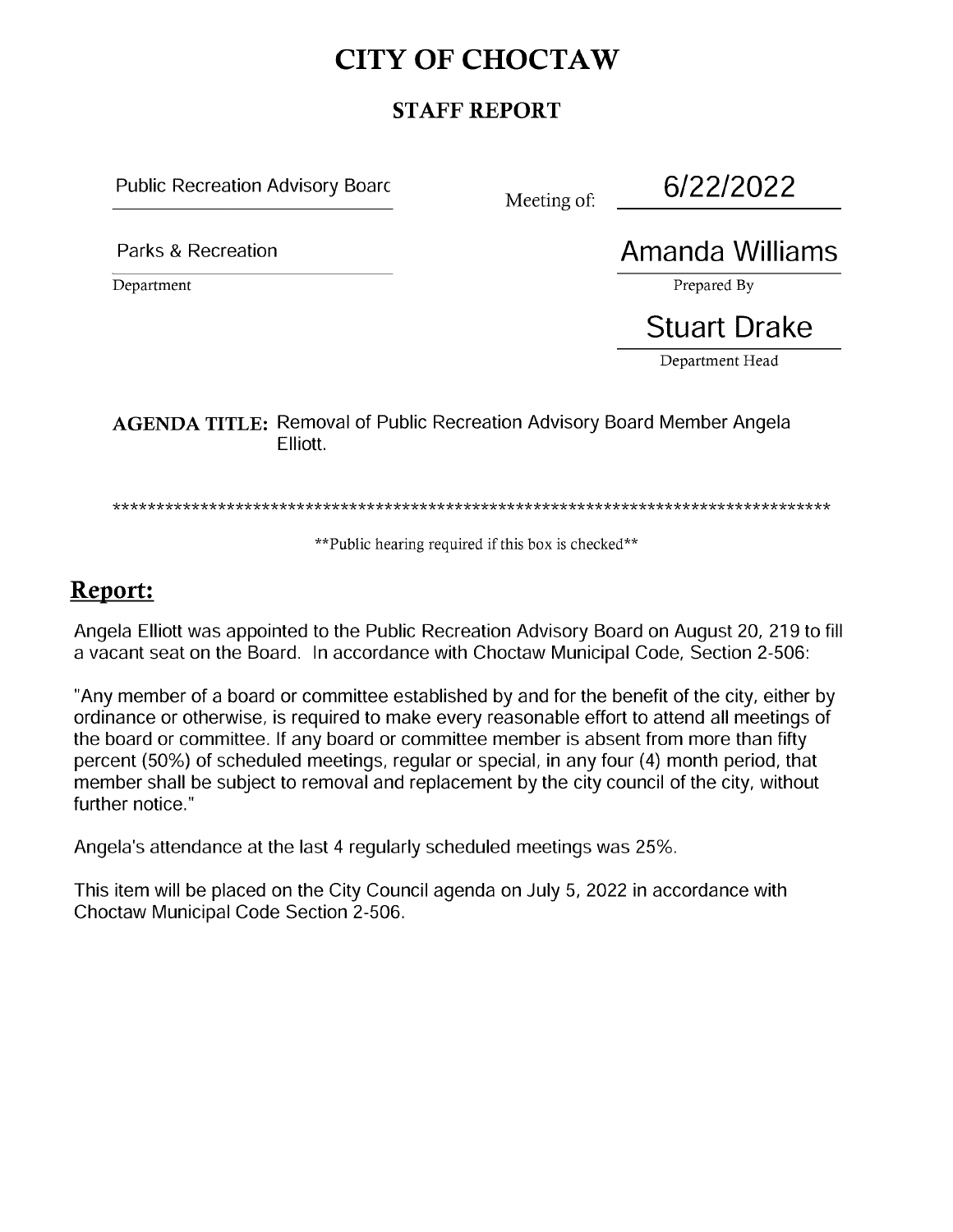# City of Choctaw Regular Public Recreation Advisory Board Meeting May 10, 2022 @ 7:00pm Choctaw City Hall, 2500 N Choctaw Road Choctaw, Oklahoma 73020

### **MINUTES**

- 1. Call to Order by Chair  $\omega$  7:02 p.m.
- 2. Roll Call:

| <b>Present:</b> | Kathy Smith; Katie Holland; Jim Buys; Kevin Brown;                                                                                |
|-----------------|-----------------------------------------------------------------------------------------------------------------------------------|
|                 | <b>Andrew Cataldo</b>                                                                                                             |
| Absent:         | <b>Nathaniel Porter; Angela Elliott</b>                                                                                           |
| Staff:          | <b>Tyler Kilmer/Parks &amp; Recreation Director</b><br>Daphne Young/Administrative Assistant<br><b>Amanda Williams/City Clerk</b> |

- 3. Business Agenda: The following items are hereby designated for discussion and consideration which requires individual action.
	- 3.1 Discussion on recent and upcoming Special Events.
		- $Arbor Day Tuler$  reported about 25 trees were planted, some specifically located on the west side of the playground. There are plans to add benches here in the future. There were also food trucks out and we had <sup>a</sup> good turnout. The water lines were completed to allow for proper watering and the hope is more trees will survive each year.
		- Farmers Market Opening night was May  $6<sup>th</sup>$  and Andrew reported there was good weather. Jim said there was some discussion about moving the food trucks and Katie mentioned they would need electricity if that was done. Tyler reported there is a work order in with OG&E, and Katie mentioned if food trucks are moved too far away visitors have a tendency to visit either food trucks OR Farmers Market vendors.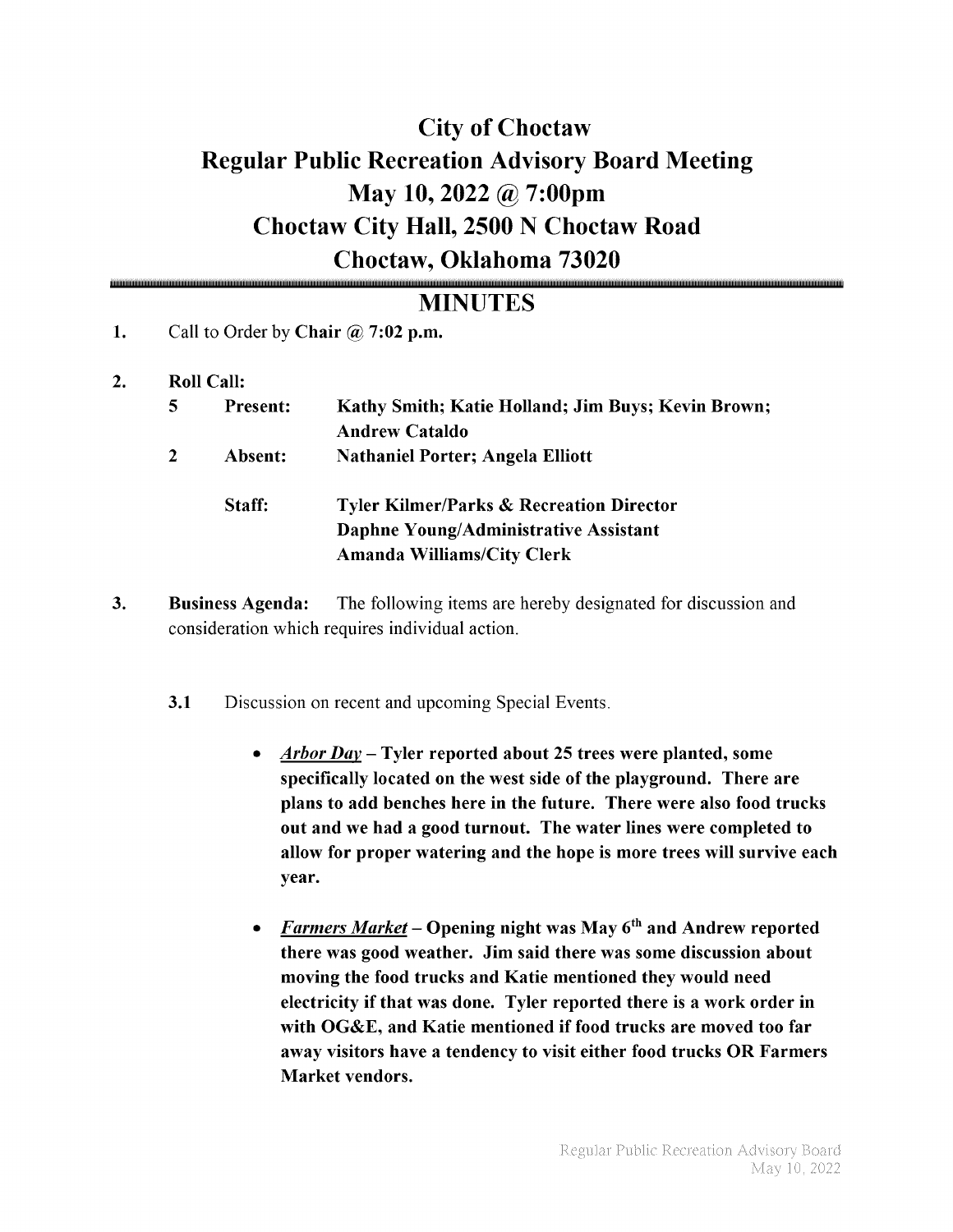- Touch- $A$ -Truck Tyler reported this event was planned for the Friday  $\bullet$ before Memorial Day, but will now be moved to June 4<sup>th</sup> to account for the great number of folks out of town for the holiday. Time will be 10: 00 am to 12: 00 pm. Tyler is also working on the map for the vehicles to allow emergency vehicles to leave quickly. There should be <sup>a</sup> sno- cone vendor and maybe <sup>a</sup> face- painter if one is available. We will need volunteers to help with parking. Tyler will have <sup>a</sup> flyer for daycares to ensure the kids know about it.
- **Pepper Fest** The Pepper Fest is set for July 15<sup>th</sup>. Katie is teaming with <sup>a</sup> business in Jones that goes on <sup>a</sup> special trip to bring back the freshest peppers. They will be returning to town the day of the festival. There was open discussion on a tie-breaker for the event.
- 3.2 Discussion on Park Improvements.
	- Caboose Tyler reported the guttering was installed and trees  $\&$ flowers were ordered, so the Caboose improvements should be finished soon.
	- Trails at Choctaw Creek— Tyler is working with the Oklahoma  $\bullet$ Equestrian Club to widen and clean up the trails. They also may have access to grants that could be used to add more signage and arrows or possibly even rebuild some of the bridges.
	- Trails Project— The first phase should begin in <sup>a</sup> month or so on the grant project. Tyler will get an update at their meetings every other Tuesday.
- 3.3 Discussion on Committees.
	- $\bullet$  $H oops$  – Jim reported everything is finished, any plans to put in posts or fencing may come in the future, and he is working with Purvi on parking issues.
- **3.4** Discussion on Sports Programming.

Tyler reported the latest 18U softball tournament hosted at Bouse had 38 teams from out-of-state as well as locally; the league attendance has stayed steady, and he is very proud of the job Brandon is doing with such short notice to his first season here. Baseball ends in June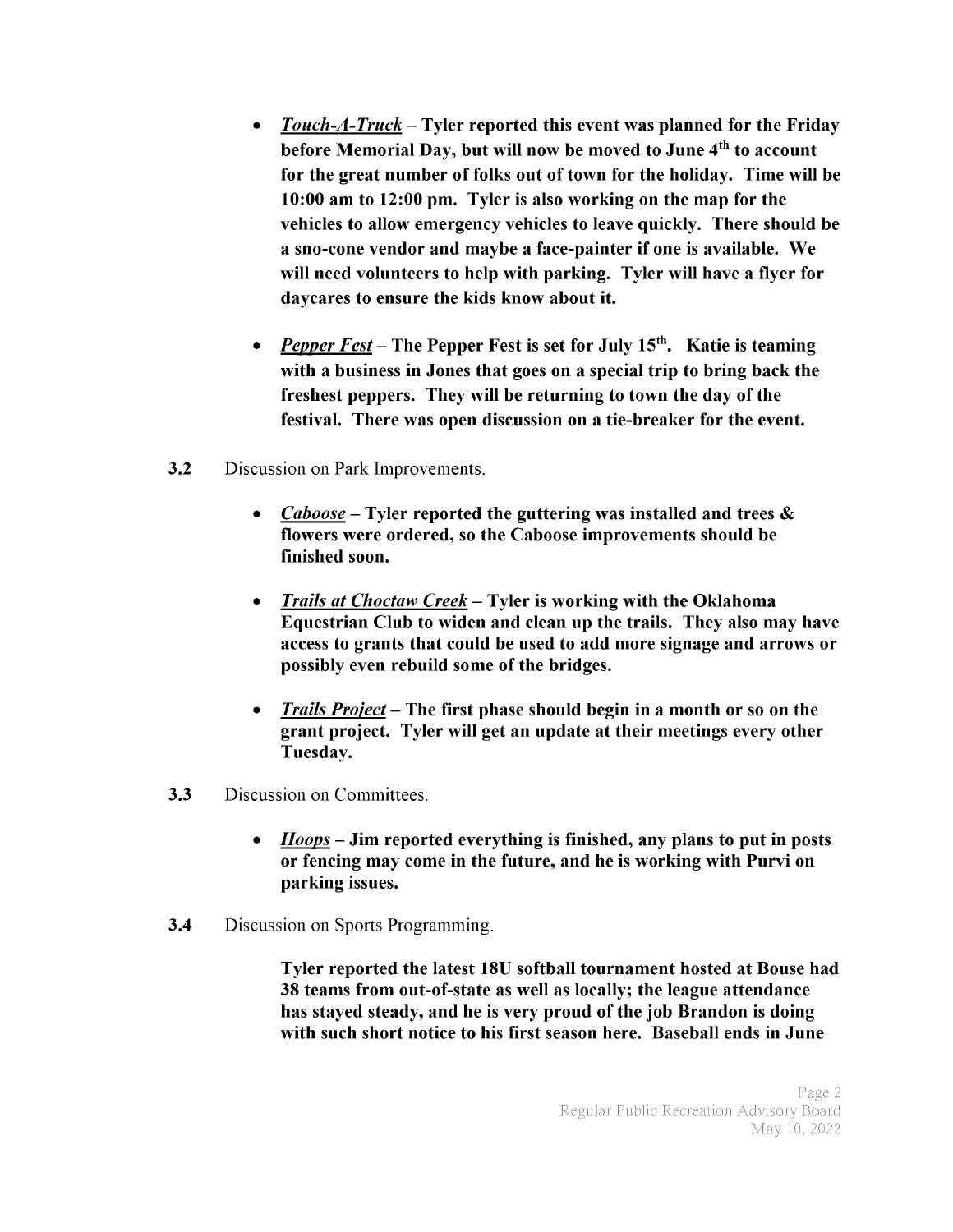and there are talks about possibly adding an Adult Softball league to bridge the gap before fall leagues begin.

Tyler reported he has met with the president of the soccer association and they have about 32 teams in their league now. Funding is an issue they will be working in order to have their own complex.

Katie asked about volleyball, and Tyler said there would be support for it. This would be another sport that would require electricity if we created <sup>a</sup> space for it. Jerry said there was <sup>a</sup> court at Ten Acre Lake in the past and wondered if could we add one near the medium pavilion. Tyler reminded them that it would need to be away from the existing Frisbee golf course and another suggestion was near the horseshoe pits.

- 4. Consent Agenda: The following items are hereby designated for routine approval, acceptance or acknowledgment by one motion, subject to any conditions included therein. If any item does not meet with the approval of all members, that item will be heard in regular order.
	- 4.1 Approval of regular meeting minutes from April 12, 2022.

### MOTION BY Andrew Cataldo and SECOND BY Kevin Brown to approve the minutes as presented.

#### MOTION CARRIED:

| -5       | Aves:   | <b>Smith; Holland; Buys; Brown; Cataldo</b> |
|----------|---------|---------------------------------------------|
| $\bf{0}$ | Navs:   | <b>None</b>                                 |
|          | Absent: | <b>Porter</b> ; Elliott                     |

5. Board/Staff Remarks: This item is listed to provide an opportunity for the Board Members and/or staff to make comments and/or request specific agenda items. No action will be taken.

Tyler thanked everyone for all their efforts on the Farmers Market, Katie interjected she is trying to keep it organized and still make everyone happy. She is hoping for <sup>a</sup> consistent turnout even though it is on <sup>a</sup> Friday night. Tyler also reported Angela Elliott will be up for formal removal from the Board due to attendance. Tyler reported there should be another new member the next time we meet.

6. Adjournment: